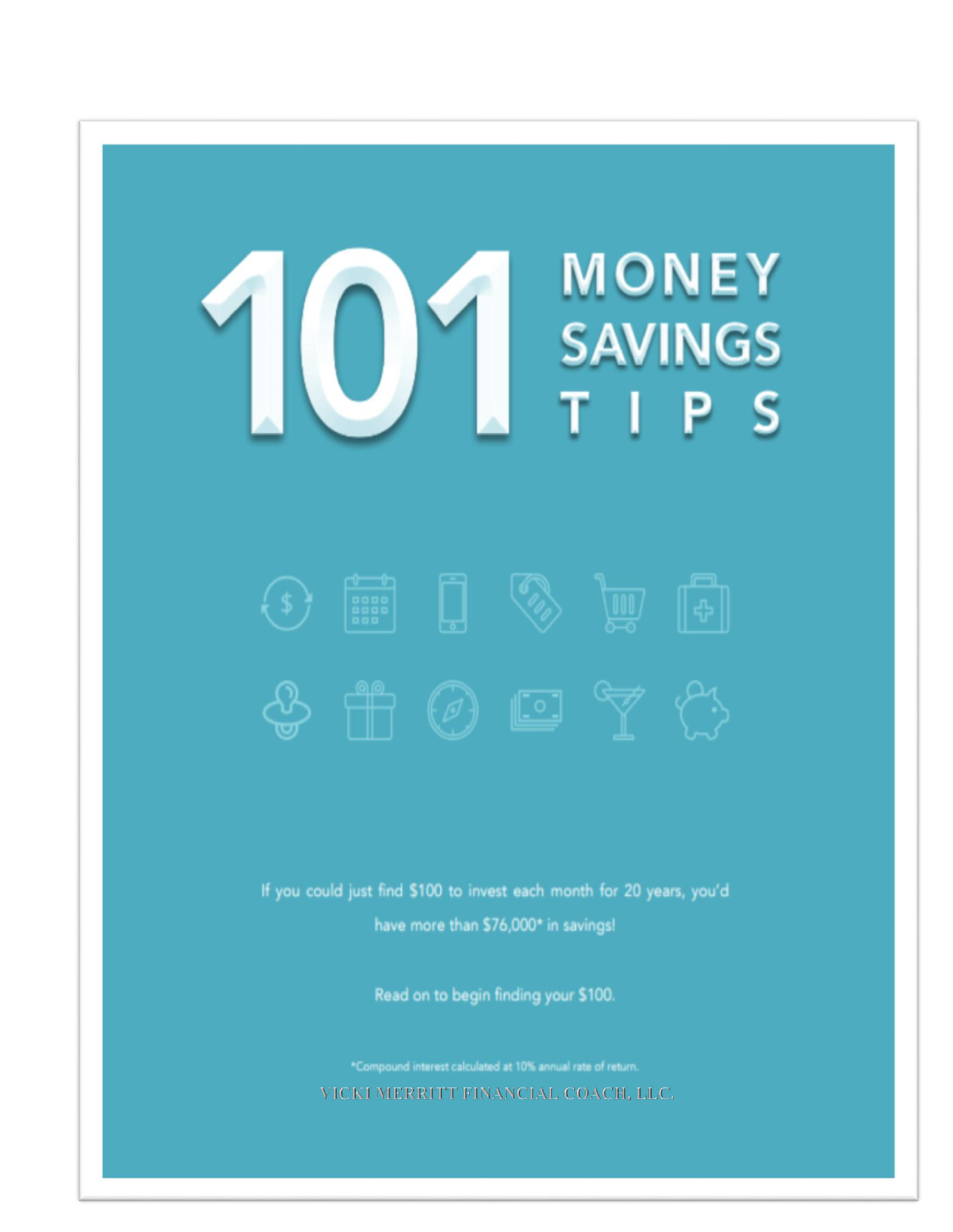- **1.** Recycle glass jars for holding small things such as nails, screws, paperclips, or other small objects.
- **2.** Use cloth napkins instead of paper towels.
- **3.** Buy used whenever you can. It's amazing what you can find at thrift stores and online, if you just take a little time to look. Shop secondhand stores for clothing but look for new items at huge discounts that still have their original tags. Many times, these are leftovers from big-name retailers. Sometimes, people get clothes as gifts and rather than returning, simply forget about them and end up donating to the stores as well.
- **4.** Have garage sales to get rid of things you don't need. Either pay extra on loans or save it for Christmas or a vacation or put it towards your next financial goal.
- **5.** Clean out unwanted clothes and shoes from your closet and sell them to a resale store and donate the rest.
- **6.** Instead of buying the latest and greatest tech gadget, buy one generation older. If you buy the latest, buy refurbished as they have been returned and made new once again and carry the same original warranty.
- **7.** Spray paint old, still useful items to make them look new again. Items such as metal home décor or outdoor furniture and flower pots can benefit from a face lift.

#### **Resell &** Recycle

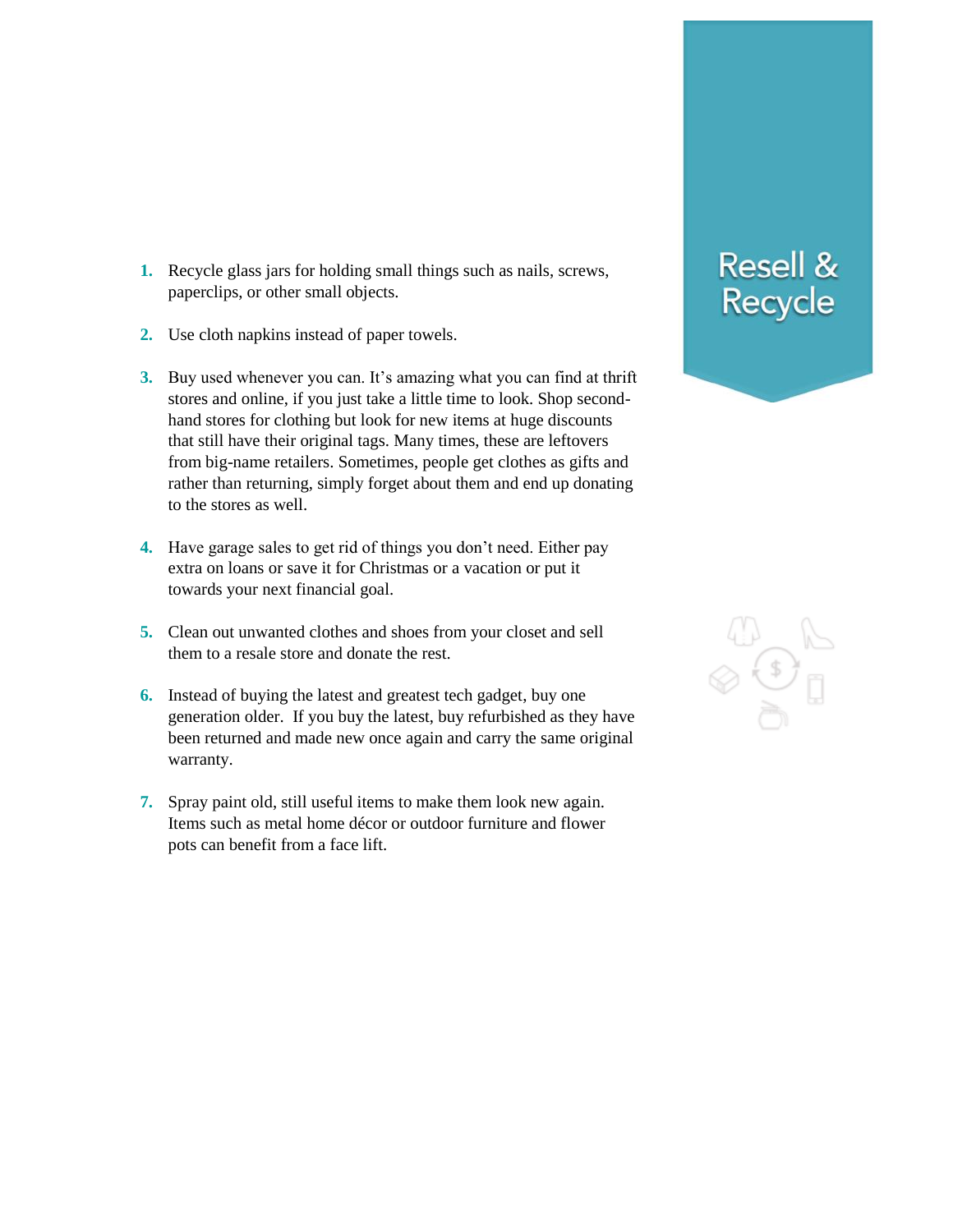## Holidays & Special<br>Occasions



- **8.** Plan gift giving well in advance to avoid last minute budget-busting spending.
- **9.** Pick out cards for birthday and anniversary for your spouse when you are both at the store. Show them the one you would have picked, then put it back and save the expense.
- **10.** If purchasing cards, buy them from the discount store at a huge savings, and decorate them yourself with glitter pens, ribbon or caligraphy.
- **11.** Make your own gifts instead of buying them from the store. A simple internet search will result in easy instructions for how to make items such as homemade caramel sauce, vanilla extract or cookies, candy or liquor bouquets, homemade body butter or sugar scrubs, and photo glass magnets or tile coasters, just to name a few.
- **12.** Have a potluck dinner where everyone brings a dish. You save on your grocery bill and aren't responsible for feeding the entire family.
- **13.** Buy holiday decorations the day after the holiday and save for next year. Typically, you Get deep discounts then. Some retailers even have big sales just before the holidays as well.
- **14.** Draw names at the holidays for family members to eliminate the expense of buying for everyone.
- **15.** Have a White Elephant or Chinese Christmas gift exchange at work. That way you don't have to buy individual gifts for coworkers.
- **16.** Ask for online shopping gift cards such as iTunes, Amazon, Paypal for Christmas and birthdays. That limits the need to spend out of your pocket when it's time to shop.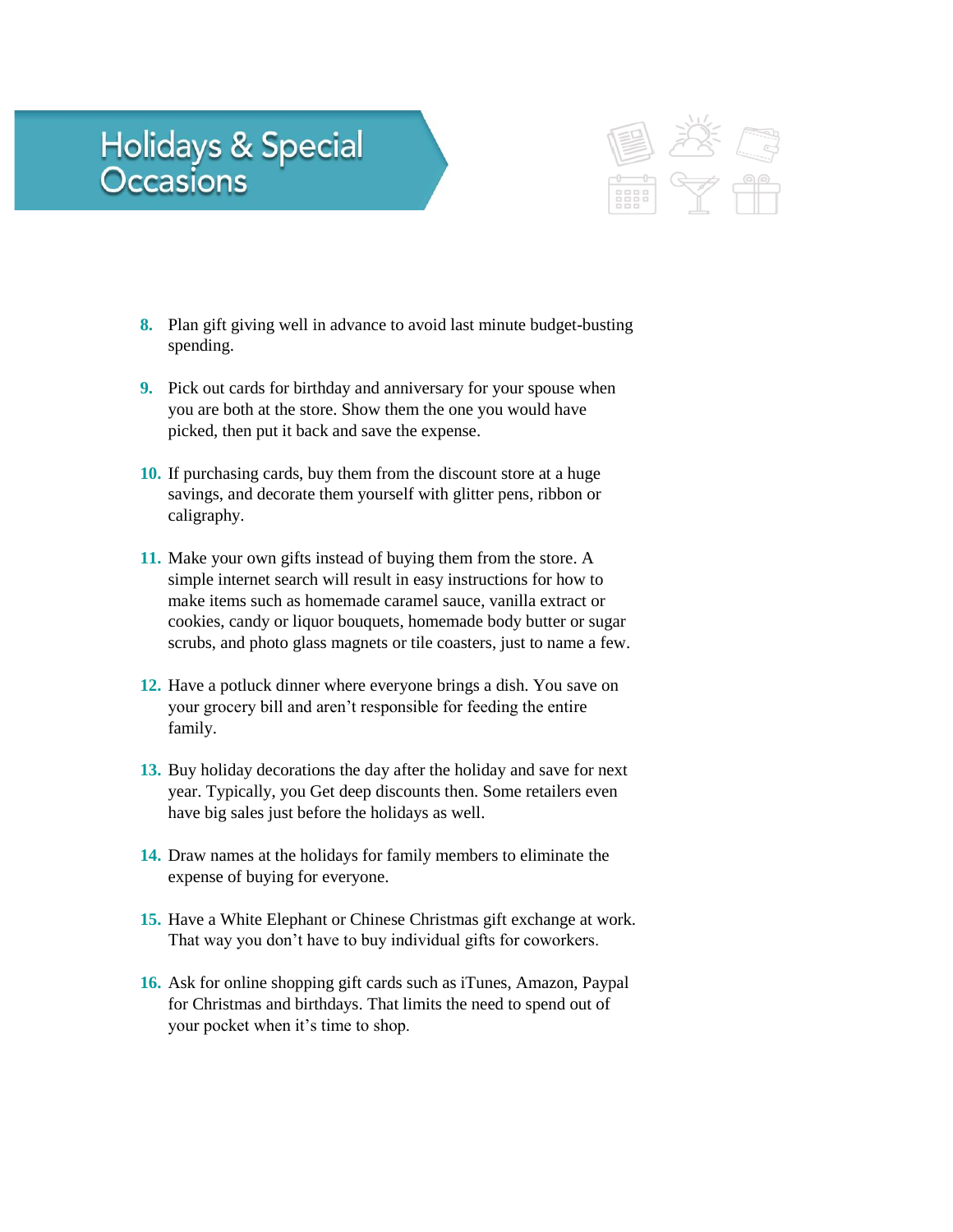### Holidays &<br>Special Occasions

**17.** Join online birthday clubs or email newsletters to receive free products from many restaurants.

Y B

E

- **18.** Choose cupcakes for kids' birthday parties to save on the cost of paper plates and forks.
- **19.** Bake a cake instead of buying one for birthdays.
- **20.** Instead of giving items as a gift, give the gift of your time, service and help. You can provide a free night of babysitting, a home cooked meal or a free mowing of a lawn.
- **21.** Make your own bows from ribbon to use on holiday décor. Purchase wide, wired ribbon on clearance after each holiday, and have it on hand to create bows. Find online instructions on how to make the bows and add them to wreaths, plants, packages and even a Christmas tree.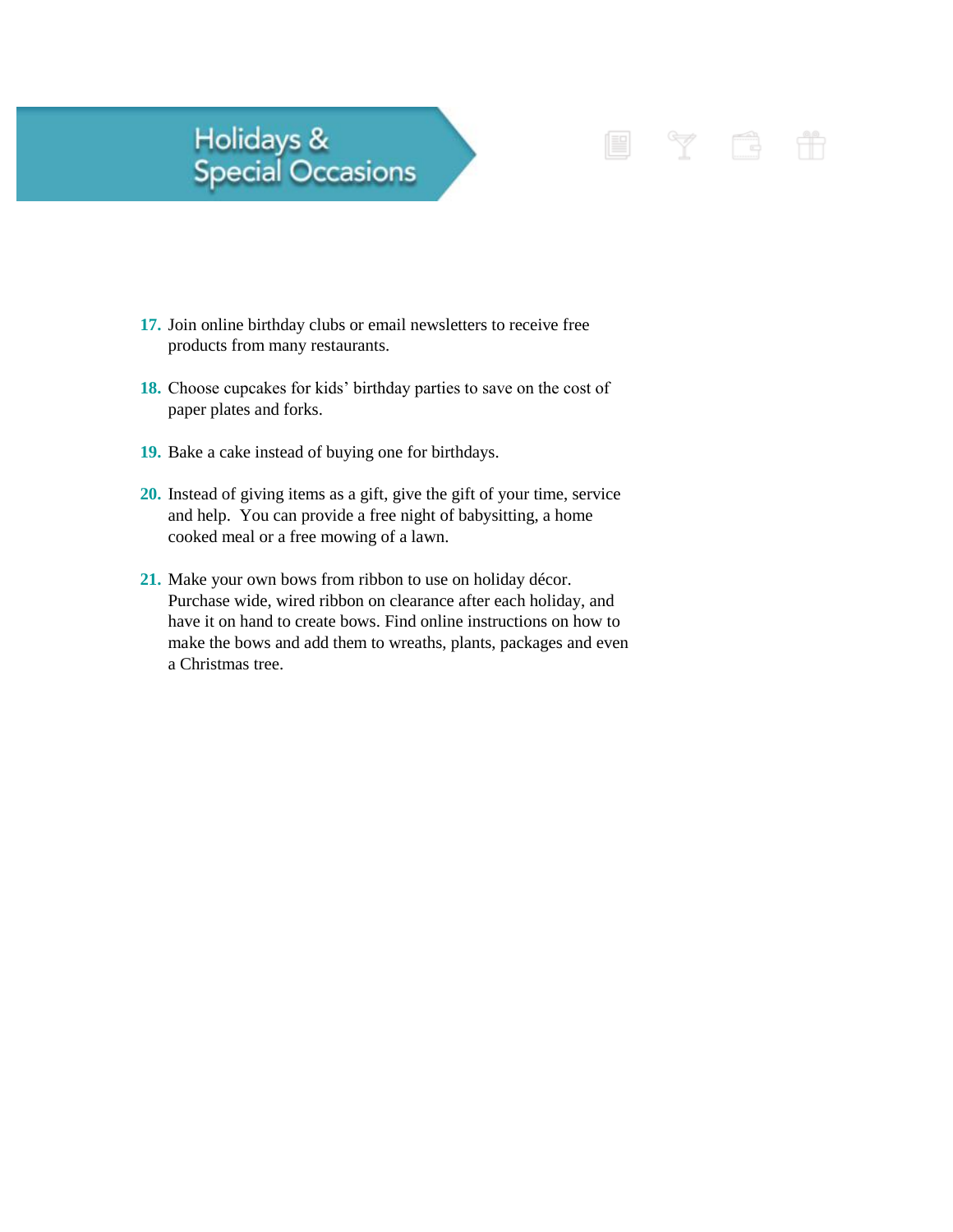#### **Entertainment & Miscellaneous**



- **22.** Compare cell phone plans on a regular basis. Don't be afraid to call your current carrier and ask if rates have been lowered since you signed your contract. Many times, you can make an plan adjustment just for asking.
- **23.** Attend a matinee instead of a late movie in order to save on ticket prices.
- **24.** Check for unclaimed property at [www.missingmoney.com](http://www.missingmoney.com/) to see if you have any unclaimed funds from forgotten bank accounts, security deposits or refunds.
- **25.** Check out books and DVDs from the local library, instead of purchasing or renting them.
- **26.** Buy scratch and dent appliances at big savings. They are going to get scratched and dented in no time from normal everyday use anyway.
- **27.** Shop the dollar stores for car cleaning items. Wax, sponges, squeegees and other car cleaning products are much less expensive there than at retailers.
- **28.** Eliminate cable or satellite TV and subscribe to online streaming services instead.
- **29.** Never sign a contract for home security that includes "free" equipment. Instead purchase the equipment outright and have it installed. You can then find monthly monitoring for as little at \$8.95 per month.
- **30.** Kill ants with cornmeal rather than buying expensive chemicals. Ants will eat cornmeal but can't digest it.
- **31.** Buy floor samples at the furniture store. Most stores change out inventory and sell their display items at discounted prices. You may have to wait until they change their displays.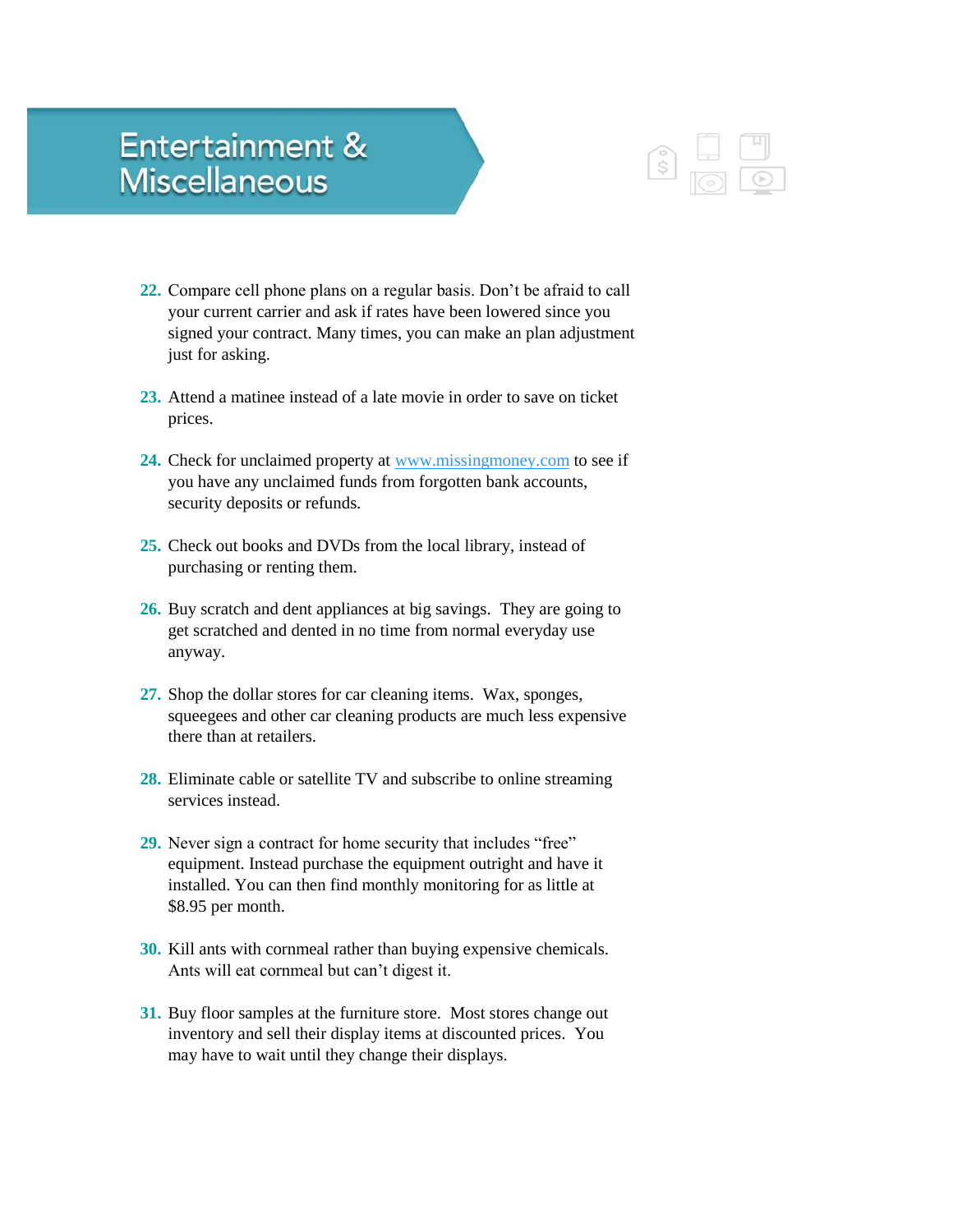#### **Entertainment & Miscellaneous**

- **32.** Check different websites such as [jet.com](http://www.jet.com/) or [hiptosave.com.](http://www.hiptosave.com/) These can help you save on many items like clothing, food, baby items, toys, tools and more.
- **33.** If you are having a hard time doing house maintenance and cannot afford to hire a professional, hire a handy man from online or simply ask at church or the office if friends know of one. There are many talented individuals looking for extra income. This is a great money saver to get the jobs done that require more time or knowhow than you have. However, choose wisely. Get a written bid before any work begins, and don't pay in full until the job is completed to your satisfaction.
- **34.** Many stores have their own websites and membership discount programs. If you are a signed-up-member you will get various promotions. through email. Even though you might get lots of emails from them you could save hundreds in the items you use daily. Example: Target

Red Card Members save 5% every time you shop. Plus if you are a member of cartwheel at target you will get additional discounts on your daily item such as food, house items, clothing, baby items and more.

 $\begin{tabular}{|c|c|} \hline \quad \quad & \quad \quad & \quad \quad \\ \hline \quad \quad & \quad \quad & \quad \quad \\ \hline \end{tabular}$ 

 $\odot$ 

 $\sqrt{3}$ 

- **35.** If you are over the age of 55 many business will have a senior discount. Don't be ashamed to ask. This could save you 10%.
- **36.** If you are a military family don't be ashamed to ask for a military discount. Many retailers will give a discount.
- **37.** Search the web for promotional codes for whatever website you are about to make a purchase on. Many times, companies have a current coupon code that can save you money with a simple search.
- **38.** For really trendy shoes, consider knock-offs at a discount store. By the time they wear out, the trend is over anyway.
- **39.** Wait for the DVD. A movie-theater experience is pricey. Rent instead!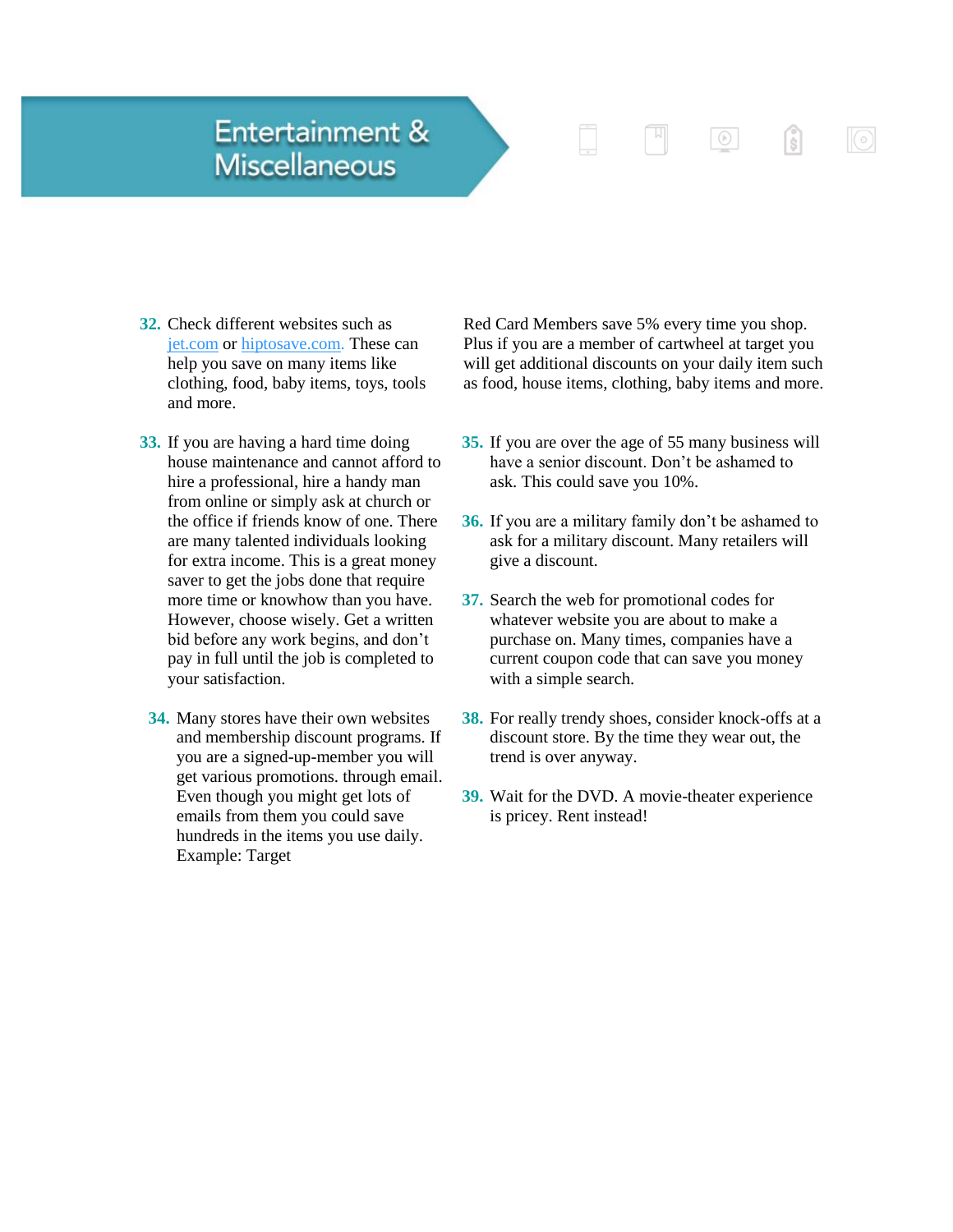## Health &<br>Hygiene

- **40.** Take care of your body by exercising and eating healthier. It could save you a ton of money on medical bills in the long run.
- **41.** Before picking up your prescription, call and ask your doctor's office if they have a voucher or coupon for your specific medication. Obviously, this savings program won't exist for every type of medication, but you lose nothing by calling and asking. Your doctor's office may not volunteer this information when your medication is prescribed so be sure and ask if there are other options, such as generic equivalent.
- **42.** Consider a subscription to an online shave club. Every month or two you can get razors mailed to you. It's much cheaper than the razors at the store, and the quality is usually better as well.
- **43.** Stop smoking and drink less alcohol. It'll certainly save you money.
- **44.** Ask your doctor if your medication can be prescribed for a three month supply. It is often cheaper than purchasing it month to month.
- **45.** Ask for free medicine samples at your doctor's office and free toothbrushes and toothpaste at your dentist's office.
- **46.** Don't be afraid to ask for a discount on medical and dental procedures especially if you are paying cash the day of the procedure.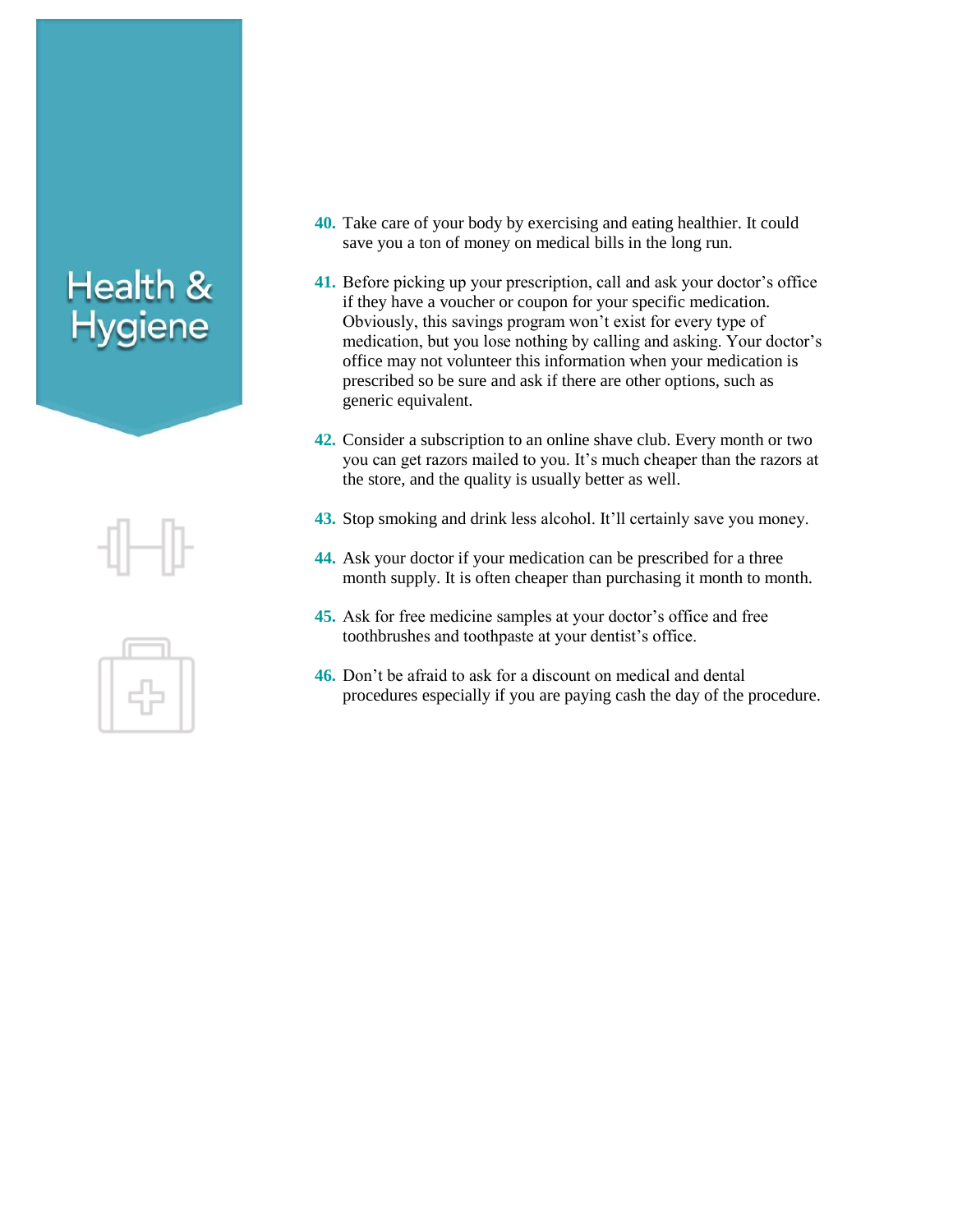- **47.** Take a percentage of each paycheck and have it automatically go into a separate account via payroll deduction. Make it an account that you don't have debit cards linked to or checks for it. Therefore, you are not tempted to spend any of the savings. Since the money is automatically drafted, you never see the money. It adds up quickly!
- **48.** On January 1st number a paper from 1-52, for the weeks in a year. On week #1 put \$1 in an envelope. For week #2 put in \$2... Week #24 put in \$24.. And so forth. At end of the year you will have around \$1,400 saved! You can use this process for any 52 week period.
- **49.** If you will take your annual raise every year and increase your 401K contribution (or salary savings if you have that in place) by the % you got for a raise (or a portion of it), you will be surprised to see how that adds up over time.
- **50.** If you are paying monthly bank fees, ask for them to be waived or switch banks. Some banks even offer you cash to open a new account along with no-fee accounts.
- **51.** Pay with cash and put the loose change in a jar at the end of the day.
- **52.** Each time you get a \$5 bill as change put that in your Vacation Envelope. This will keep you at or below your budget for most items and by default adds extra money for vacation!!

#### **Savings &** Retirement

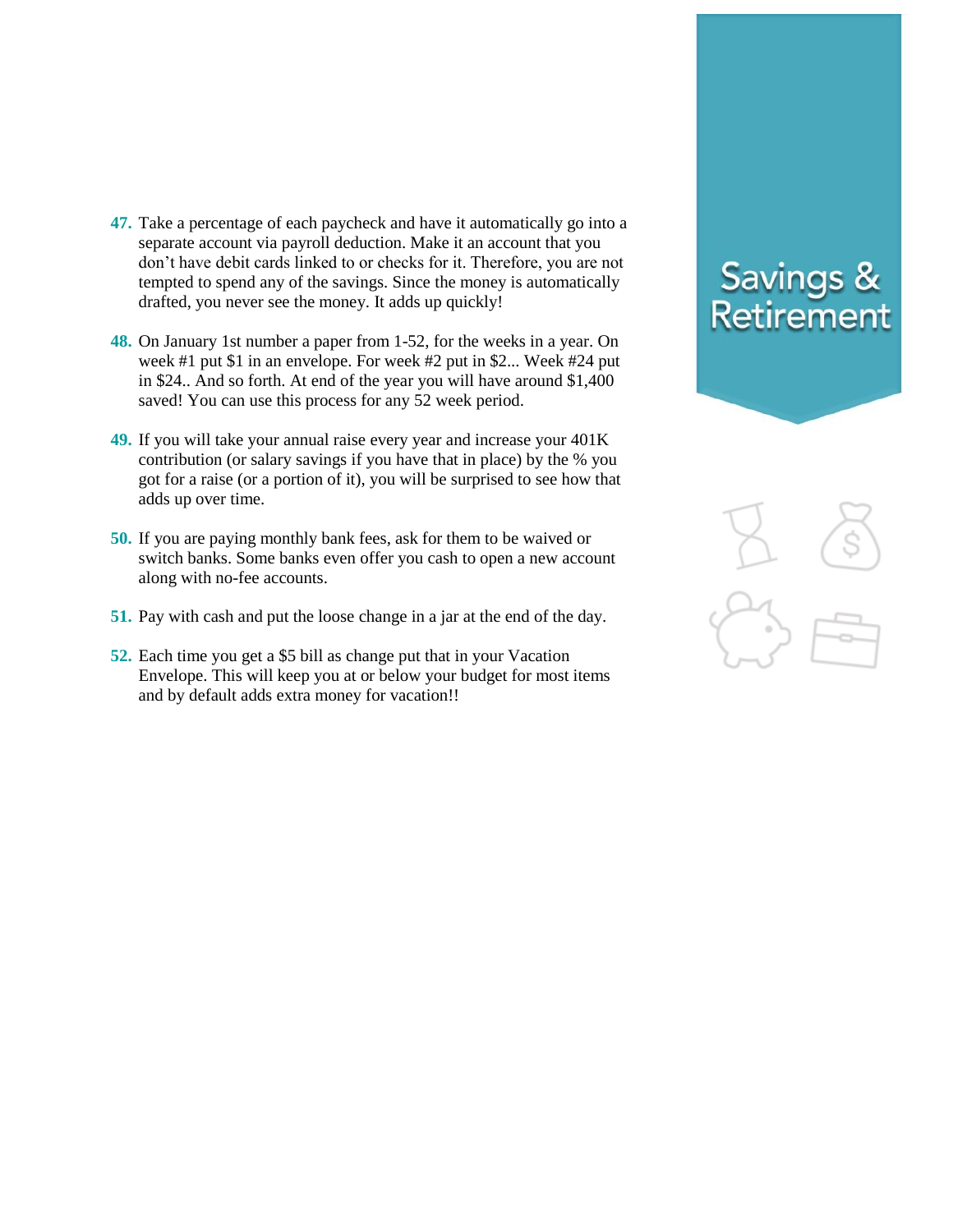#### **Meal Planning & Grocery Shopping**



- **53.** Make a grocery list and stick to it.
- **54.** Take your lunch to work.
- **55.** For those of us who like to eat out but NEED to save money a great tip is NO TIP. Limit yourselves during the week to only places where you don't need to tip. This in itself will save you money, but these types of restaurants usually cost less too. That is a double win! Then on the weekend you can enjoy a night out at a "tipping" restaurant.
- **56.** It takes a little bit of money up front but in the long run it will save hundreds! Buy easy to make or already meals. On nights when you work late, or you're exhausted or simple need a quick meal, pop something in the microwave instead of buying something from a restaurant or fast food place. It's healthier than going out to eat and cheaper too!
- **57.** Use coupons.
- **58.** If you need to save extra for something in a short amount of time, skip a grocery trip and "shop" out of your pantry and freezer. You will most likely have enough items to make it a week or two if you get creative with your recipes and can quickly save \$150- \$250.
- **59.** Price match at stores using the weekly ads from grocery and chain stores. A maximum of 30 minutes per week can save at least \$25 a week.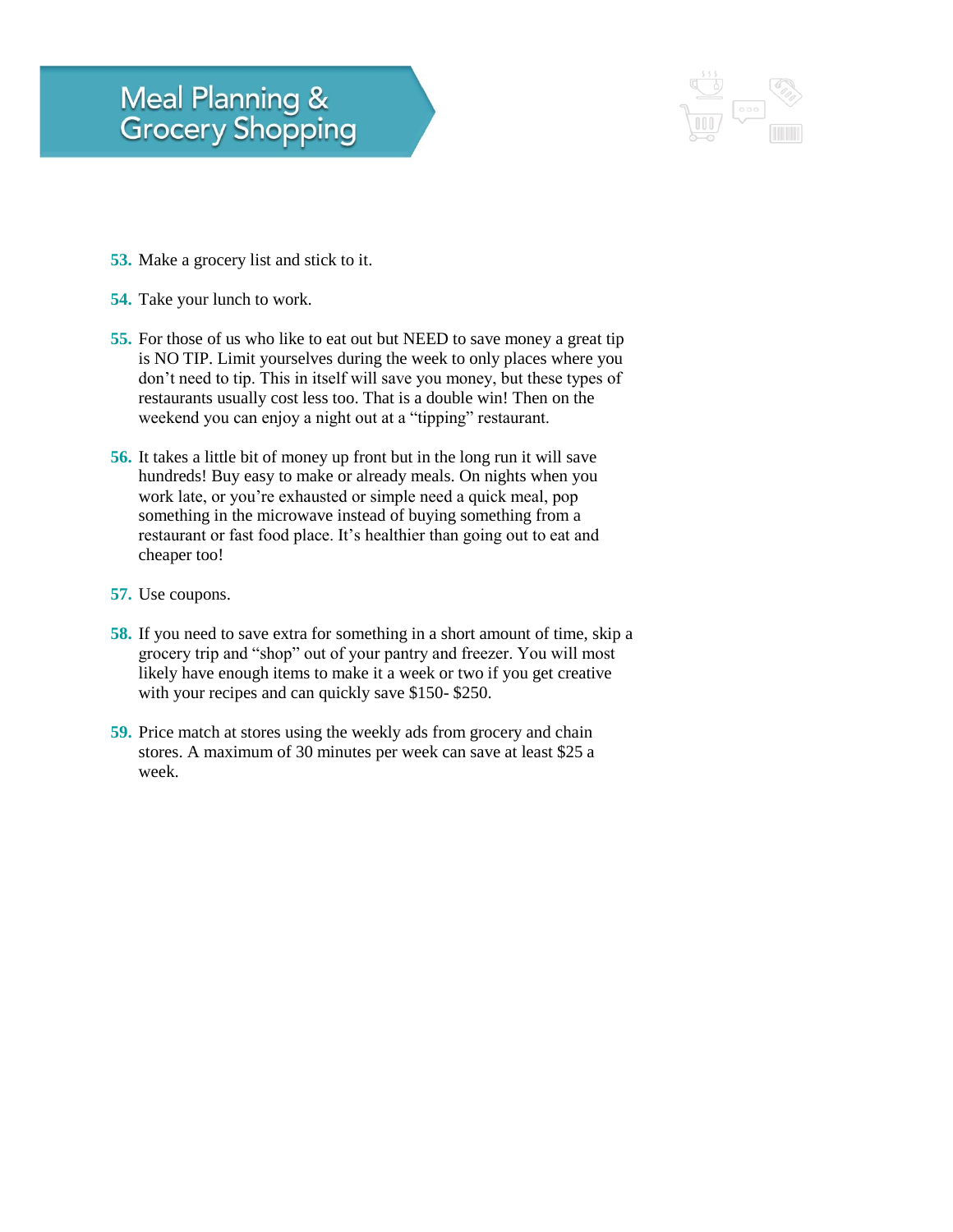#### **Meal Planning & Grocery Shopping**



- **60.** Subscribe to an online subscription and save program. You can have toilet paper, paper towels, trash bags, and other items sent to you on a subscription basis. Items are usually cheaper than other stores. If you have more than 5 items, you save an additional 15%. You can skip any monthly deliveries.
- **61.** Make your own laundry soap. Homemade laundry detergent is super easy, super inexpensive, and works so well.
- **62.** Homemade foods are often times less expensive than their store bought counterpart. Try making your own salad dressing. Buy frozen fruit when its on sale and make your own jam. Homemade spaghetti sauce, taco seasoning and peanut butter and just to name a few are all very easy to make and can save you money.
- **63.** If eating out, go during lunch as lunch menus tend to be much cheaper than evening menus.
- **64.** Eat before going grocery shopping; because you tend to spend more

when shopping on an empty stomach!

- **65.** Brew coffee at home instead of stopping at a convenience store. Even a pod at \$0.35 to \$0.50 per cup is less than a convenience store refill of around \$1.00
- **66.** Participate in surveys at restaurants that offer them. Many have a survey link on the bottom of the receipt and offer free products for just participating in their surveys.
- **67.** Order water at a restaurant. It saves money on the drink and reduces the amount of tip.
- **68.** Purchase a water filter and attach to your faucet (if you don't have a refrigerator that dispenses water) and get filtered water that way, instead of constantly purchasing bottled water.
- **69.** Don't be afraid to buy generic. These are often the same products produced by the same manufacturer, but simply labeled differently than the name brand.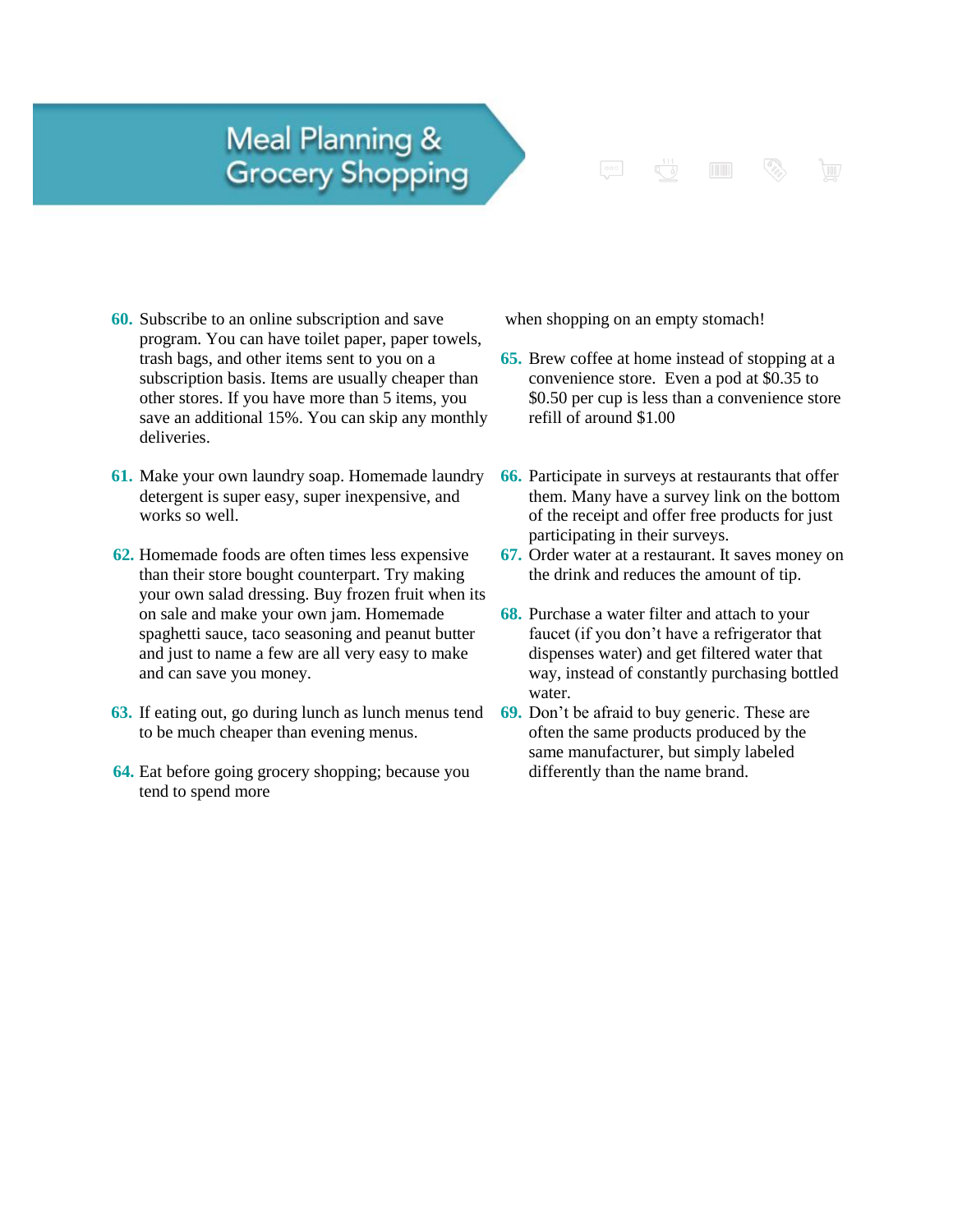- **70.** Shop around and get quotes from different companies for car insurance every year or so. People have saved up to \$2,000.00 a year by switching to a different company!
- **71.** Bundle your insurance policies. If you buy for home, auto and life from the same company you'll get a bundle discount.
- **72.** Increase your deductible and you will likely have a lower monthly premium.
- **73.** If you do not have life insurance outside of your job, you may want to look into purchasing a separate, individual policy. The younger you are, the cheaper the rate. If you leave your job you will still need life insurance, and your premium will be higher as you age.
- **74.** Use cloth diapers. They're an investment in the beginning, but they can also be used for baby #2!
- **75.** Buy long-sleeved, waterproof bibs with pockets that catch food. They prevent stains, lessen the amount of laundry and slows the wear and tear on kids' clothes.
- **76.** If you sign up on for the Mom Club online, you can get 20% off diapers. You can skip any monthly deliveries.
- **77.** Shop at your local children's resale shop. The clothes are usually in really good condition since children outgrow them quickly. Also, you might stumble upon some that still have the original store tags on them.
- **78.** Purchase used, bigger-ticket baby items such as a highchair, bouncer or car seats, from garage sales or online resale sites.
- **79.** Make your own baby food. You can puree and then freeze fresh fruits and vegetables for a cheaper alternative than store bought baby foods.
- **80.** Rotate baby toys instead of constantly buying new ones. Put some away in a box, and every other week or so switch them out. The child won't get bored or overwhelmed by seeing all the toys all the time and will be more interested since they will be continually be "new."
- **81.** Look for furniture that converts as the baby grows.
- **82.** Swap babysitting duties with a friend or relative who also has kids, and you won't have to pay a babysitter for a night out.
- **83.** Breastfeed if possible. A breast pump and breastmilk bags may have to be purchased but it's still cheaper than a year of formula.

#### **Insurance**

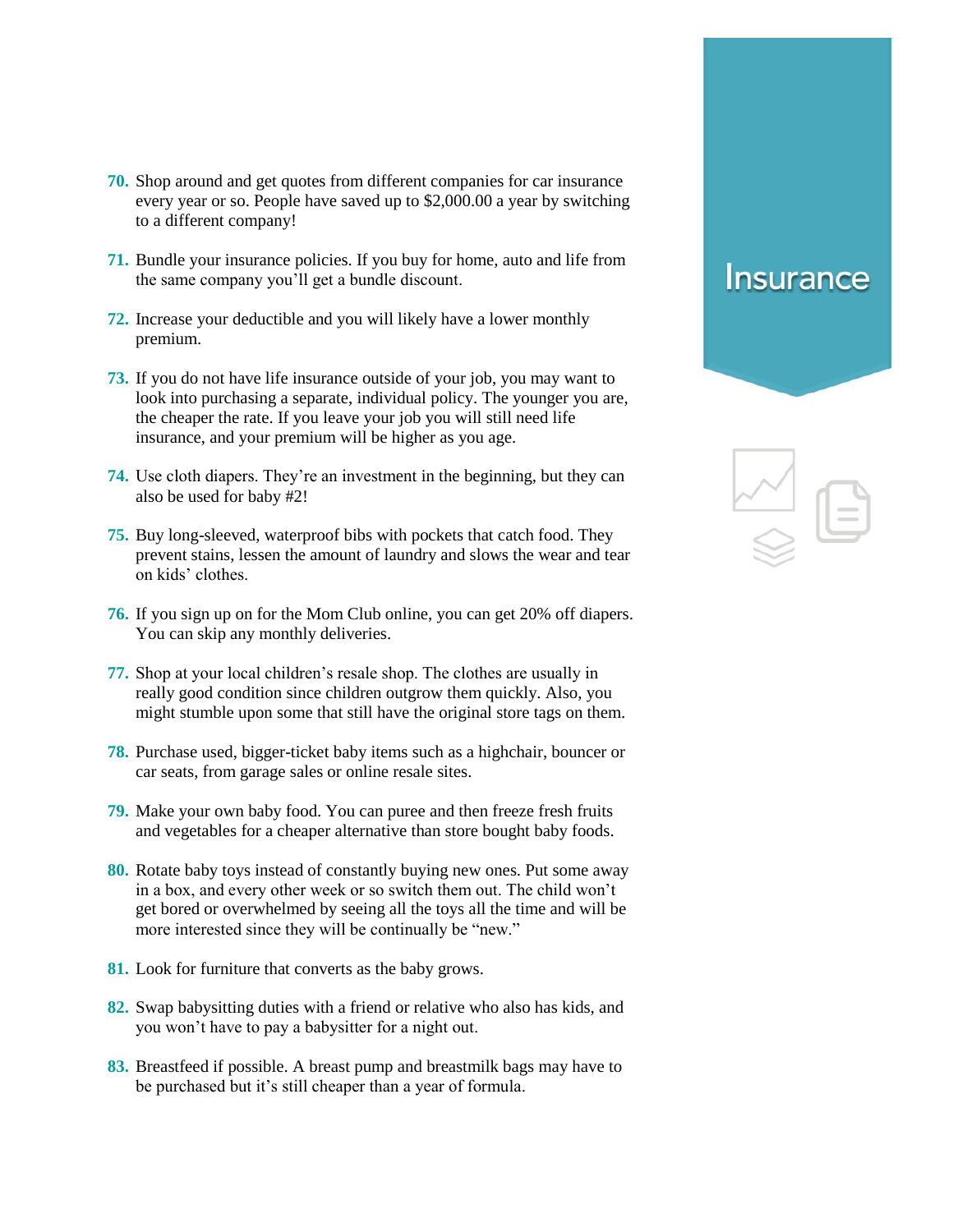# Mentality, Outlook<br>& Behavior



- **84.** Ask yourself if you will benefit greatly from the item that you are wanting. If the answer is no, then do not purchase it. Usually you'll realize that you don't need it in the first place and end up forgetting about it. You can save a lot of money by purchasing what you NEED the majority of the time instead of what you WANT. Sounds simple, but don't put stuff in your shopping cart (real life or online) on impulse. Instead, take your time, and think about it!
- **85.** Don't think in the negative. When it comes to limiting your spending think more along the lines of multiplying your savings!
- **86.** Review your bills (cell phone, cable, internet) and see if there are any changes that can be made to lower your bill such as getting a lower data plan if all of it is not being used up each month or cutting the cable down to a more basic package.
- **87.** Pay all bills on time to avoid paying late fees.
- **88.** Pay as many bills as you can online. It saves time and stamps.
- **89.** Get another job and use the extra money towards paying debt, Christmas vacation.
- **90.** Know your credit score: protect it if it's good and improve it if it's low as it will save or cost you a lot of money over the years.
- **91.** To avoid impulse purchases put credit cards in a plastic container filled with water and freeze. It will have to thaw before you can use it and microwaving it will damage the magnetic strip on the card.
- **92.** Avoid credit card spending even if you pay it all off at the end of the month. When you use plastic instead of cash, research shows that you will spend 12% to 18% more than when you use cash.